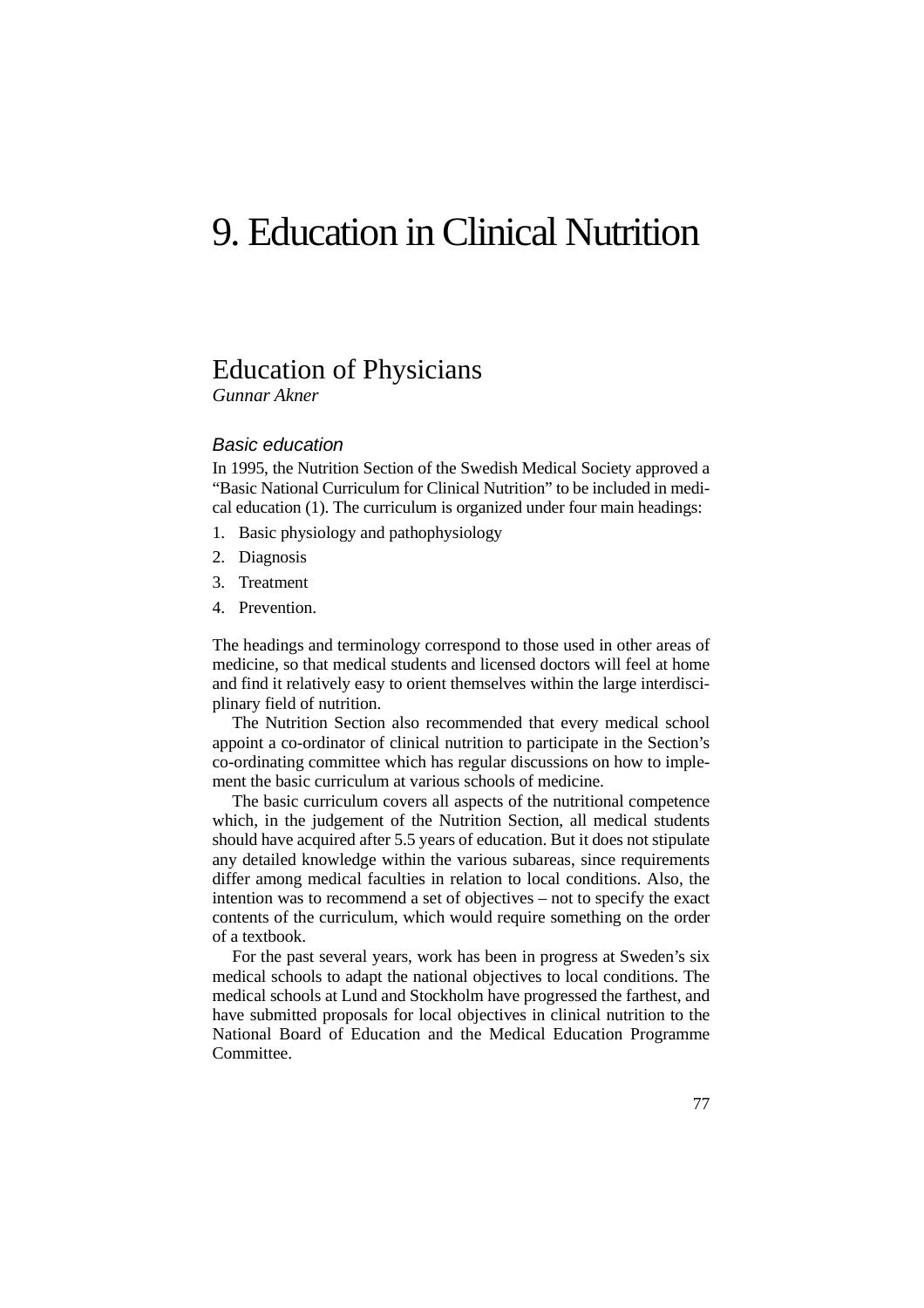T

| I.BasalPhysiology&Pathophysiology IIDiagnosis |                                           | <b>III.Treatment</b>                       | <b>IV.Prevention</b>                        |
|-----------------------------------------------|-------------------------------------------|--------------------------------------------|---------------------------------------------|
| Physicalconstitution                          | <b>Nutritionanamnesis</b>                 | Peroralnutrition                           | Relationshipbetweenfoodandhealth,           |
| Methodsfordeterminingconstitution             | Previousfoodandnutrientintake             | Foodtypes                                  | nationalandinternational                    |
| Normalbodyconstitution                        | Weightandheightchanges                    | Adjustingdiet                              | Foodasriskfactorandprotectivefactorre.      |
|                                               | Socialsituationofmeals                    | Dietarysupplements                         | developmentofillness                        |
| Regulationofappetite,hungerandsatiation       | Eatingfunction(e.g.appetite,chewing,      | Enrichedfoods                              | (e.g.anti-oxidants/pro-oxidants, dietary    |
|                                               | swallowing)                               |                                            | fibre, lipids, mealtimearrangements)        |
| Energyandnutrients                            | Digestivetractsymptoms(e.g.nausea,        | Enteralandparenteralnutrition              |                                             |
| Definitions, chemical properties              | vomiting, diarrhoea                       | Complications                              | Preventiveintervention: indications,        |
| Functionsandcellular/molecularmechanisms      | Otherappropriatedetails                   | Techniques                                 | potential, ethics                           |
|                                               |                                           | Qualitycontrol                             | Dietarymessagestovarioustargetgroups,       |
| Body'sreactiontostarvation, excess            | Co-operationbetweenphysician, dietician   |                                            | e.g.children,youth,pregnant/nursing         |
| nutrition, trauma, illness                    | andotheroccupations                       | Nutritionalproblemsandtreatmentin          | women, elderly                              |
|                                               |                                           | connectionwith:                            |                                             |
| Knowledgeofbasaldietandfoods                  | <b>Nutritionalstatus</b>                  | ·diabetesmellitus                          | Diet'ssignificanceforoptimizinghealth       |
| Amountsofnutrientsinfood                      | Heightandweight                           | •allergies                                 |                                             |
| Effectsofprocess                              | Physicalconstitution                      | •circulatoryillness(e.g.heartdisease,      | Physician'srolein, forexample, paediatrics, |
| Toxins/foreignsubstancesinfood                | Energyuse(establishedwith,forexample,     | arteriosclerosiswithassociatedriskfactors) | schoolhealthprogrammes, dentalcare, old-    |
|                                               | indirectcalorimetry)                      | •congenitalerrorsofmetabolism              | agecare                                     |
| Energy-nutrientrequirements                   | Fluidsbalance                             | •lungdisease(e.g.chronicpulmonary          |                                             |
| Methodsfordeterminingenergyuse                | Functionalability, e.g. mobility, muscle  | disease)                                   |                                             |
| Principlesforestablishing energy-nutrient     | strength                                  | ·diseasesofthedigestivetract(e.g.          |                                             |
| requirements                                  | Generalphysicalstatus                     | malabsorptionsyndrome, dysphagia, liver-   |                                             |
| Needsinvariousnormalphysiologicalstates       |                                           | pancreasdisease)                           |                                             |
| Adaptivemechanismswithvariouslevelsof         | Biochemicalstatusandrelevancefor          | ·malnutrition(e.g.inconnectionwith         |                                             |
| nutrientintake                                | nutrition                                 | geriatrics, malignancies)                  |                                             |
|                                               | Lipids:s-triglycerides,s-cholesterol      | •kidneydisease(e.g.kidneyfailure)          |                                             |
|                                               | Proteins:serumproteins,Nbalance           | •obesity                                   |                                             |
|                                               | Vitaminsandelectrolytes/traceelements     |                                            |                                             |
|                                               | $(e.g.s-B12,s-folate,s-Na,s-K,s-Mg,s-Ca,$ |                                            |                                             |
|                                               | <i>ironstatus</i> )                       |                                            |                                             |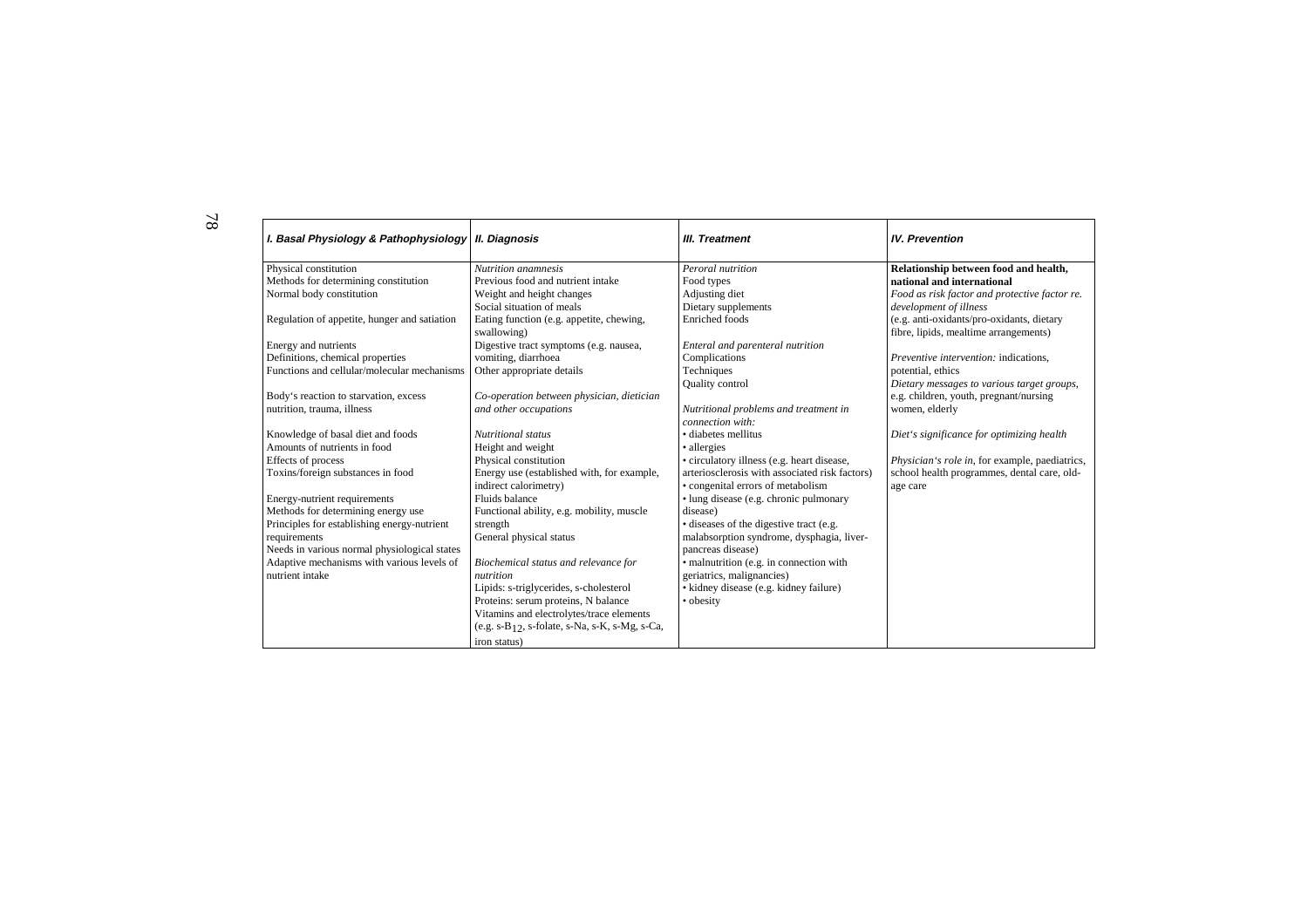| I.BasalPhysiology&Pathophysiology II.Diagnosis                                                                                                                                                                                                                                                                         |                                                                                                                                                                                                                                                                                                                                                                                                                                                                                                                                                                                                                                                                     | <b>III.Treatment</b>                                                                                                                                                                                                                                                                             | <b>IV.Prevention</b> |
|------------------------------------------------------------------------------------------------------------------------------------------------------------------------------------------------------------------------------------------------------------------------------------------------------------------------|---------------------------------------------------------------------------------------------------------------------------------------------------------------------------------------------------------------------------------------------------------------------------------------------------------------------------------------------------------------------------------------------------------------------------------------------------------------------------------------------------------------------------------------------------------------------------------------------------------------------------------------------------------------------|--------------------------------------------------------------------------------------------------------------------------------------------------------------------------------------------------------------------------------------------------------------------------------------------------|----------------------|
| Energy-nutrientrecommendations<br>Foodintake<br>Methodsofstudy<br>Distributionandaverageintakeoffoodin<br>Sweden<br>Internationalcomparisons<br>Energy-nutrientintake<br>Conversionoffoodintaketoenergy-nutrient<br>intake<br>Distributionandaverageintakeofenergyand<br>nutrientsinSweden<br>Internationalcomparisons | Endocrinestatus(e.g.B-glucose, HbAlc,<br>thyroidstatus)<br>Coagulationstatus<br>pHstatus<br>Immunefunction(e.g.skintestforfood<br>allergiesormalnutrition)<br>Integratednutritionassessment<br>Evaluationofnutritionanamnesis, nutritional<br>statusandbiochemicalstatusinrelationto<br>calculatedenergy-nutrientrequirementsand<br>otherinfluences, e.g.:<br>•currentageandstageoflife(paediatric,<br>geriatric)<br>•currentmetabolicstate(anabolic-catabolic)<br>•currentpathophysiologicalprocesses<br>•currentlivingconditions(tobacco, alcohol,<br>physicalactivity,psycho-socialfactors)<br>•currenttreatment(pharmaceuticals,<br>surgery, radiation therapy) | • specific deficiencies (e.g. sideropenia,<br>cobalimin, folicacid)<br>•trauma, surgery<br>•feedingproblemsinchildren<br>•eatingdisturbances(e.g.anorexia,bulimia)<br><i>Interactionbetweennutrientsand</i><br>pharmaceuticals<br>Co-operationbetweenphysician, dietician<br>andotheroccupations |                      |

1732 LÄKARTIDNINGEN • VOLYM 94 • NR 18 • 1997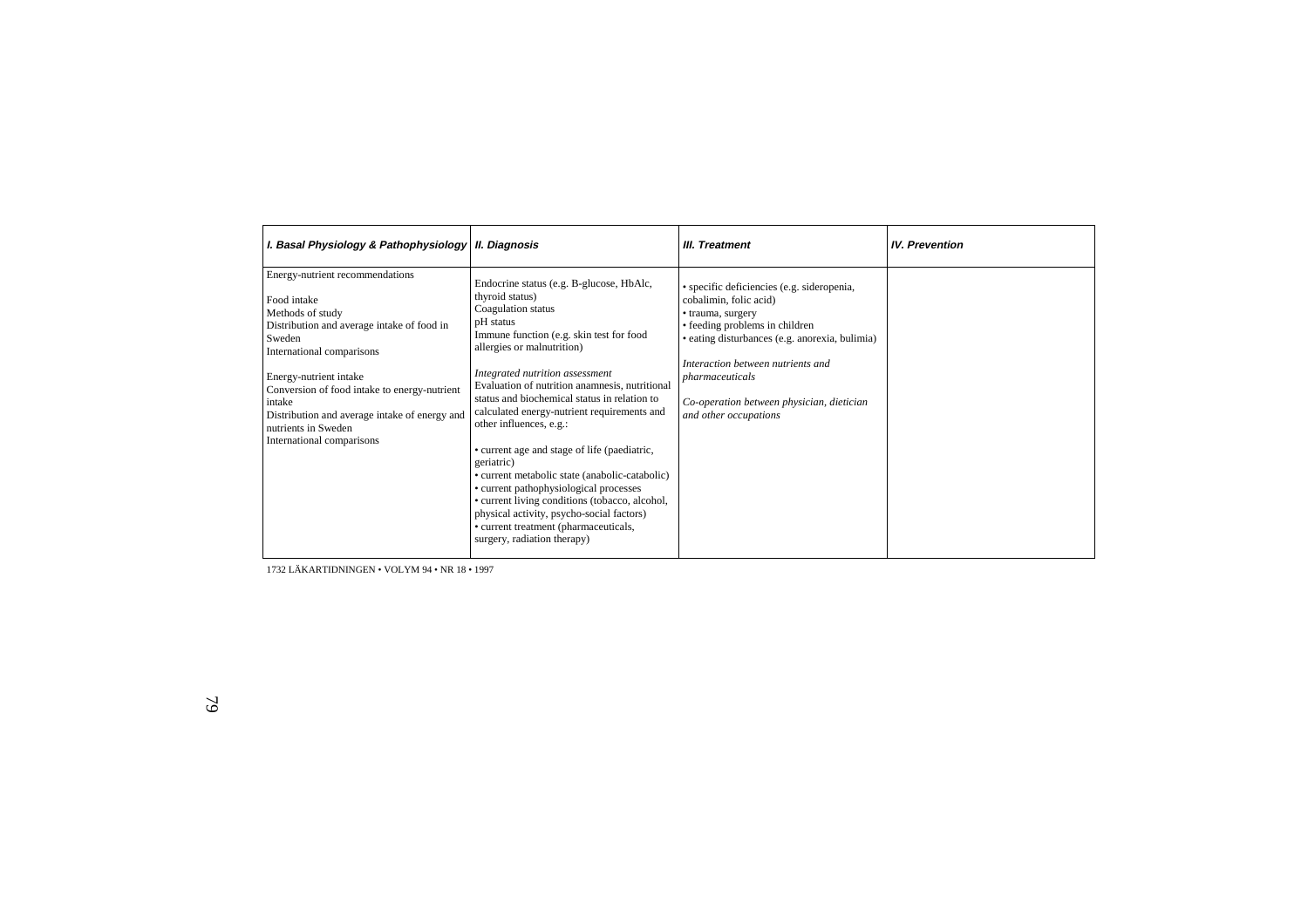#### **N-rated education**

In order to evaluate the breadth and extent of nutrition education acquired by medical students at Karolinska Institute near Stockholm, a survey was conducted in 1996 with the co-operation with the medical students association (2). One student in each of the eleven half-year terms of study kept a prospective daily record of all the nutrition-related incidents of any kind that she or he experienced during the term.

When the results were compiled and analysed, it turned out that the total time devoted to nutritional matters during the entire course of study amounted to 132 hours of real time (176 academic "hours"), which were distributed unevenly over the various terms. This corresponds to nine weeks of full-time instruction.

Described in this manner, clinical nutrition is one of most extensive courses of medical education. Nevertheless, many medical students have the impression that they receive hardly any training in clinical nutrition during their basic education. One of the most important reasons for this is probably the previous absence of a co-ordinated basic curriculum in the subject, an "N-rated" medical education.

A corresponding study of faculty members' experience of nutrition education has also been conducted at Karolinska Institute. The observations of students and teachers have been compared, and will serve to guide the future development of medical education at the Institute.

#### **Test of knowledge**

In co-operation with the medical students association, an anonymous written diagnostic exam in clinical nutrition was administered during the final term at Karolinska Institute in 1996 (2). A total of 103 students were enrolled during that term. Of these, 87 answered the questions, which were based on the Basic National Curriculum and devised by a committee of three clinical nutrition co-ordinators. Questions on all four main areas (see above) were included. It should be noted that the students did not receive any forewarning of the exam, and that their basic medical education did not include an integrated set of objectives.

The average score was 16.5 points out of a possible 37, or 44 percent. Several important knowledge gaps could be identified, and those issues will be emphasized in future medical education in Stockholm. Another diagnostic test was administered during the winter of 1998–1999 at Linköping, Lund and Stockholm. The results were published in the autumn 2000 edition of the Swedish medical journal, *Läkartidningen.*

#### Specialist training in clinical nutrition

In 1998, the Nutrition Section of the Swedish Medical Society approved a set of objectives for specialist training in clinical nutrition (3). Those objectives proceed from the Basic National Curriculum for medical edu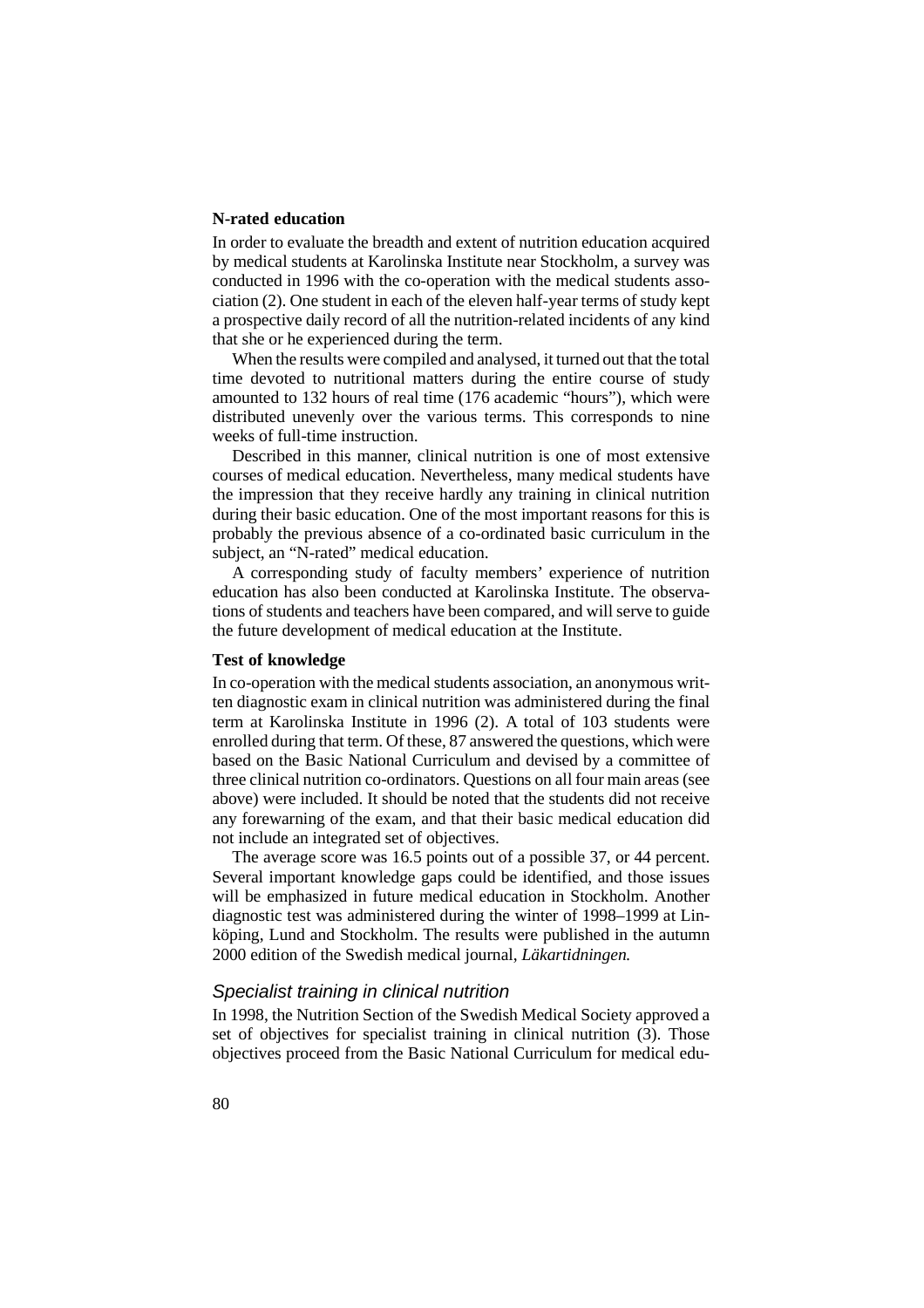cation in clinical nutrition (see below), and are significantly more detailed in all areas. The purpose is to equip doctors with a broad education in clinical nutrition so that they develop a competence in the subject which can be related to their main speciality. The fully-trained specialist may then bear the title of, for example, "specialist in clinical nutrition with internal medicine orientation. . . . geriatric orientation", etc. The revised basic curriculum also provides the outline of a specialist training in clinical nutrition.

It is important to make the subject of clinical nutrition more interesting and attractive to doctors and medical students, so that analysis of nutrition is integrated with more general medical analysis and with the evaluation of treatment outcomes. It is also important for education in clinical nutrition to be followed by the development of suitable organizational structures in health care, so that various categories of student have the opportunity to apply their theoretical knowledge in practical situations (see the chapter, "*Struktur och organisation*", in reference 3).

The widespread nutritional problems in health and old-age care, along with the great interest in nutrition among the general public and in the media, are good reasons to integrate the study of clinical nutrition with medical education, in terms of both analysis and organization.

#### References

- 1. Akner G, Andersson H, Forsum E, Hallmans G, Thesleff P, Vessby B. Nationellt dokument i klinisk nutrition. Utvecklingsarbete för förbättring av läkarnas grundutbildning. Läkartidningen 1997; 94: 1731–1733.
- 2. Akner G, Bäck M. Nutritionsrelaterade moment under läkarutbildningen vid KI. läkartidningen 1997; 94: 1733–1739.
- 3. Läkaresällskapets sektion för nutrition. Utbildningsbok för specialistutbildning i klinisk nutrition. 1999. Kan beställas via Svenska Läkaresällskapet eller laddas hem via internet (www.svls.se).

### Nursing Education

*Mitra Unosson*

The extent and contents of education in nutrition vary among nursing education programmes in Sweden. Since prevention and treatment of malnutrition are included in the nurse's care-providing responsibility, a wellconceived basic curriculum in nutrition can raise the competence levels of trained nurses. Nursing education in Sweden normally takes three years, and includes a wide variety of subjects. In order to further develop competence in this area, it is important to provide continuing education and specialist training in nutrition to a greater extent than is the case today.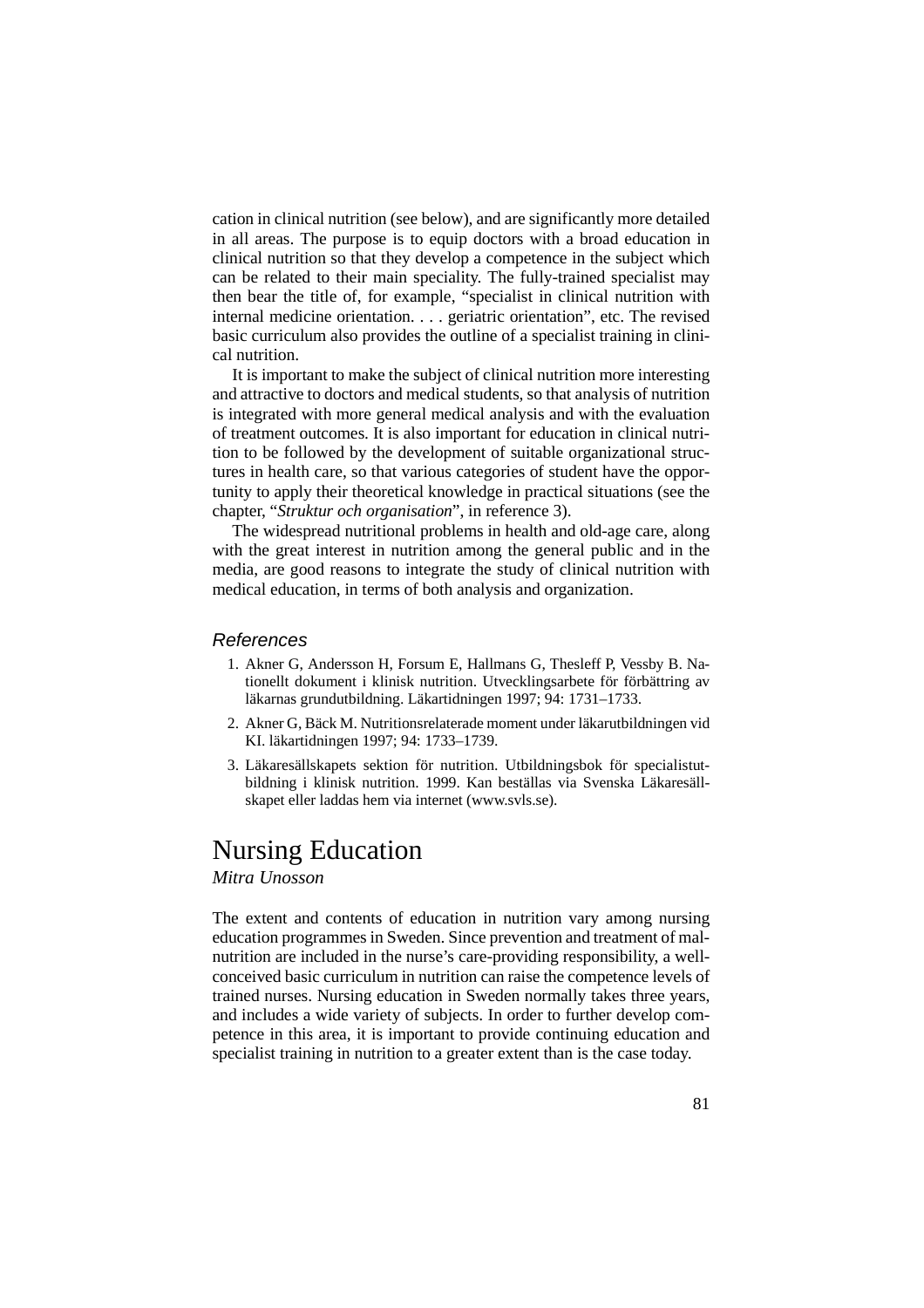Nursing education takes place at the university college level, leading to a University Diploma in Nursing or a Bachelor of Science in Nursing, depending on the institution and its particular programme. Certification qualifies the nurse for employment in a number of areas, including primary care, hospitals, and municipal health care. In all of these contexts, there are nutritional problems related to the significance of diet for health, and to the prevention and treatment of malnutrition. Since universities and university colleges decide on the contents of their own courses and programmes, there are no overarching national objectives or course plans for nutritional theory and practice in nursing education.

In order to document the contents, breadth and methods of education and examination on the subject of nutrition in the basic education of nurses, a questionnaire survey was conducted among all schools of nursing during the autumn term of 1999. The survey also included a question on the availability of separate nutrition courses for nurses after their basic education. Of the 25 schools of nursing in Sweden, 23 replied to the questionnaire.

The results disclosed that nutrition education occurs primarily as an integrated part of education in other subjects. Only five nursing schools offered separate courses on the specific subject of nutrition.

The relationship between diet and health was found to be an important aspect of nursing education, and was included in the curricula of most nursing schools (21 of the 23 respondents). Knowledge of nutritional status, digestion, absorption and metabolism is necessary for an understanding of health and ill health. These issues were addressed at nineteen of the schools. Nutritional recommendations were taught at all 23.

It is part of the nurse's responsibility to ensure that the patient receives medically prescribed food and nutrition, either enterally or parenterally. The survey found that training in enteral nutrition was lacking at two of the schools, and parenteral nutrition at four. Three-fourths of the schools included education on preventive and curative dietary treatment, for example in cases of cardiovascular disease, kidney and intestinal ailments, diabetes, cancer, respiratory insufficiency and neurological illness. Equivalent education on starvation, overweight, alcoholism, infection and osteoporosis was offered at about half. Three-fourths reported that they offered training in the assessment, follow-up and documentation of oral and dental health, appetite, eating ability, feeding, dining atmosphere, energy-nutrient intake, liquid intake and gastrointestinal problems. Sixteen of the schools offered education on ethics and nutrition, and the assessment and monitoring of nutritional status.

Teaching methods include lectures, independent studies, seminars and skills training, all of which are employed throughout the entire six-term course of study. Few nursing schools were able to quantify their pro-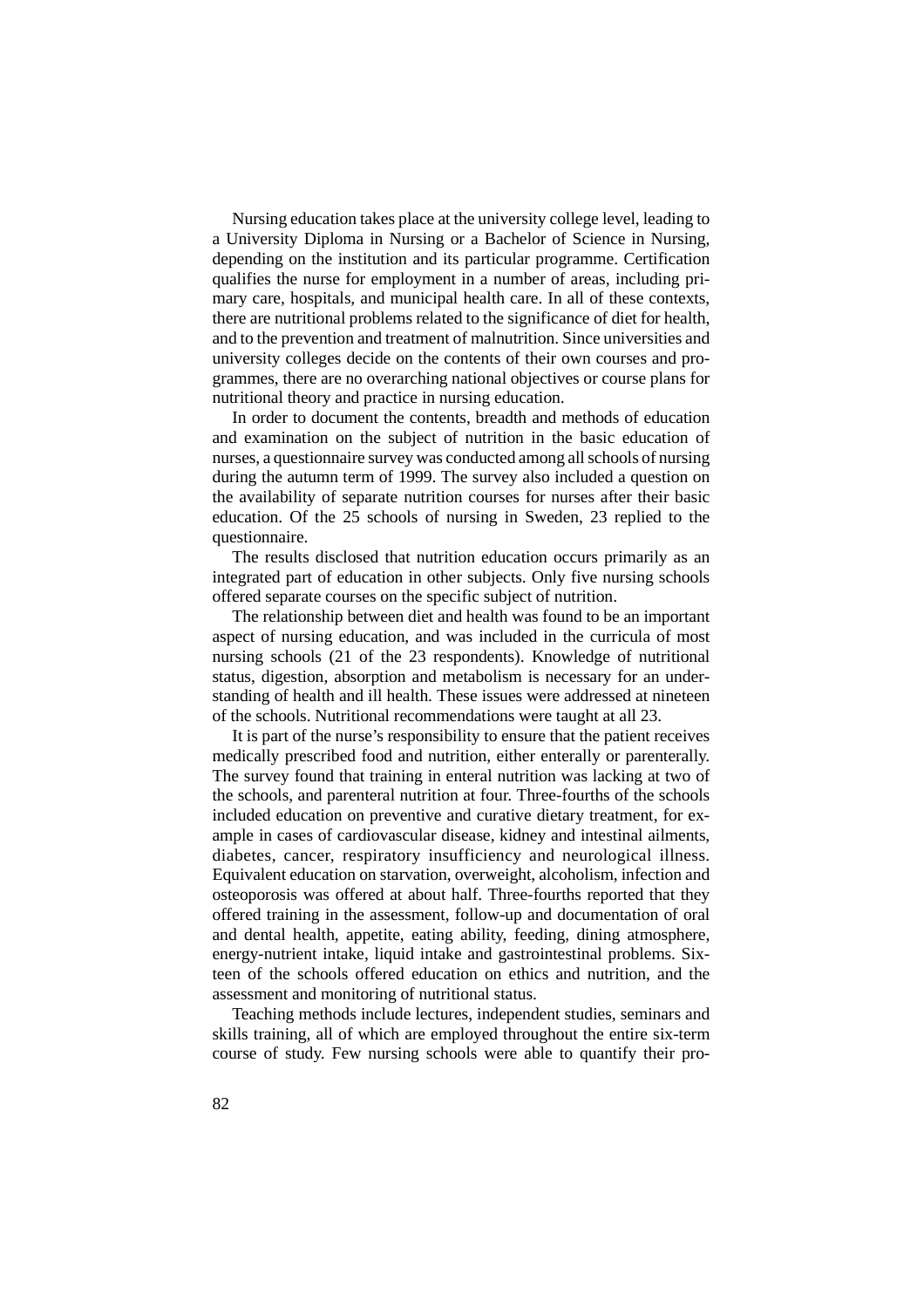grammes in terms of hours. There were examinations on individual subjects at half of the schools; the most common formats were written exams, seminars,written assignments and combinations of these.

## Dietician Education

*Elisabeth Rothenberg*

Three Swedish universities have programmes of dietician education, those at Uppsala, Göteborg and Umeå. Uppsala University offers a Master of Science degree; Umeå and Göteborg universities offer Bachelor of Science degrees, with the possibility of continuing on toward an M.S.

The education of dieticians has been lengthened since it was introduced in 1977, because their occupational role has changed significantly since that time. Today, dieticians are responsible for independently designing, following up and evaluating nutritional treatment, in accordance with medical prescriptions and in consultation with physicians. They are also responsible for educating other personnel in nutritional matters. Further, they are expected to be capable of conducting research, and to assume responsibility for the planning, implementation and analysis of dietary research in connection with various projects and studies.

To be certified as a dietician, students must have:

- acquired the necessary skills and knowledge to work independently as a dietician
- acquired knowledge of, and the ability to study and evaluate, nutritional intake and status
- the ability to plan and manage dietary needs of people in general and to educate the public abut diet and health
- the ability to study and treat problems, symptoms and illnesses related to diet and nutrition
- an understanding of the dietician's role that is well-suited to teamwork and co-operation with other occupations, self-awareness and empathy, and thereby the capacity to safeguard the interests of patients and their close relations, with due consideration of ethical requirements and with a holistic conception of humankind.

Following advanced education in clinical nutrition, the dietician shall also have:

- acquired further knowledge of human physiology, biochemistry and nutrition
- acquired a good knowledge of research methodology